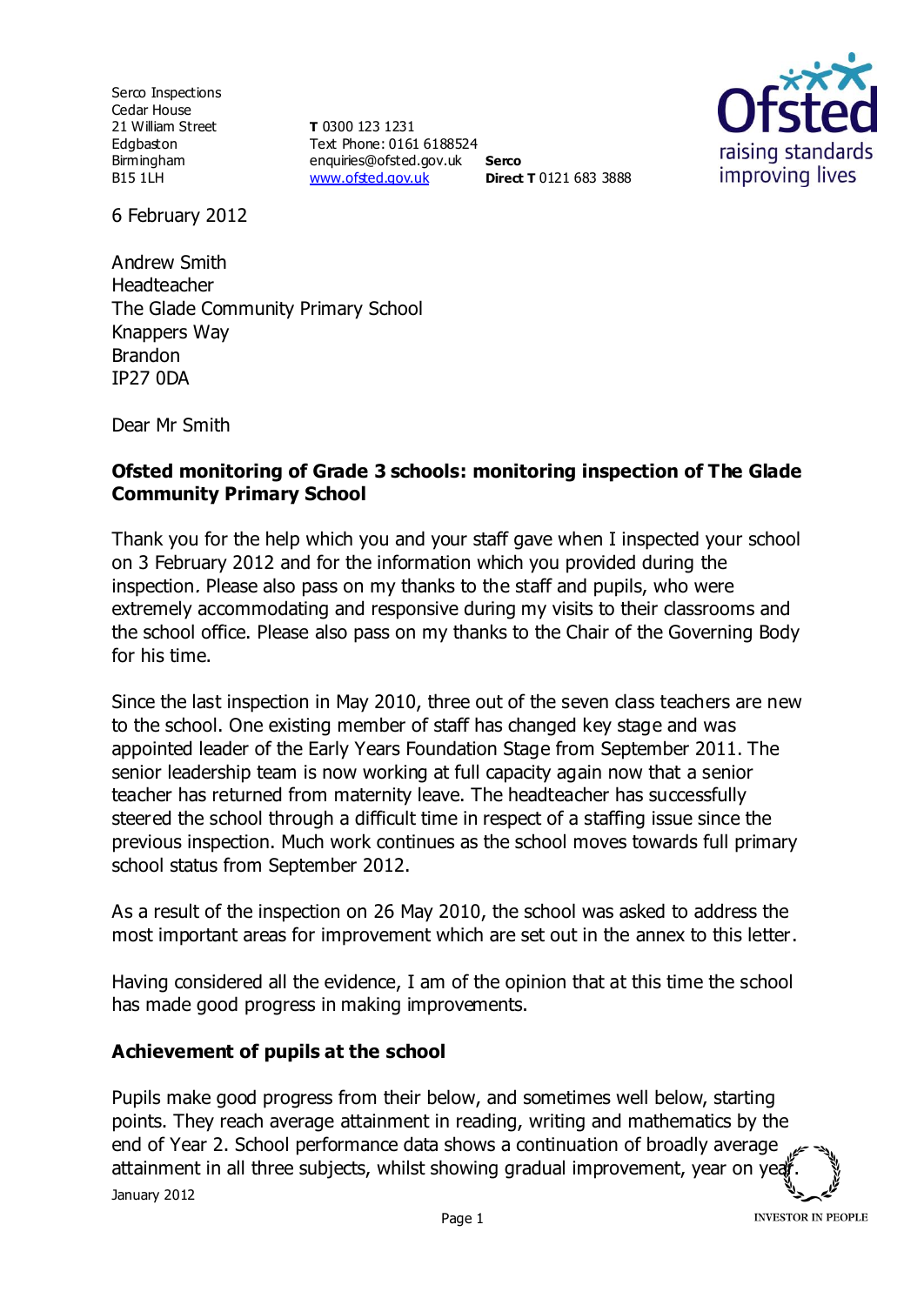Teaching is now rightly focused strongly on increasing numbers of pupils achieving the higher Level 3 in reading, writing and mathematics.

Recent staff changes are leading to higher expectations and improving achievement for most pupils, with a subsequent rise in attainment in Year 2. Much improved pupil tracking demonstrates precisely where improvement is evident and where further work is required. Most notably, improved teaching and leadership of the Early Years Foundation Stage is ensuring at least good progress from children's starting points in many areas of learning so that pupils are entering Year 1 better equipped for good learning. The school rightly identifies weaker areas of learning, such as pupils' emotional development, reading and writing, requiring further development.

Strong emphasis on the teaching of letters and sounds (phonics) is leading to significant improvement in reading in Years 1 and 2. The 2011 national data confirms that reading has continued to improve year on year. School assessments indicate that this is set to continue for current Year 2 pupils. School and national data show marked improvement in mathematics in the 2011 teacher assessments, with similar outcomes indicated for this year's cohort. Although writing by the end of Year 2 dipped slightly in 2010, school data shows improvement for the current Year 2.

Higher expectations for pupils of all abilities and consistently good teaching is leading to good progress for pupils in Years 3 to 5. Disabled pupils and those with special educational needs, and those learning English as an additional language, make correspondingly good progress. School data shows that pupils in the current Year 5 are well on track to reach at least expected levels by the end of Year 6. Over half of the pupils are already exceeding expected levels in mathematics and, to a lesser extent, in reading. The school is already close to reaching its annual targets set for mathematics and reading and has exceeded those set for writing.

# **The quality of teaching**

During my visit, joint observations with you of all seven class teachers highlighted the positive impact of your monitoring. The systematic programme of monitoring, introduced shortly before the previous inspection, has now brought about significant improvement in all aspects of teaching so that it is now good overall. Where teaching occasionally falls short of expectations, ongoing coaching and support is helping staff who lack confidence, or who are less experienced, to develop their skills.

Teaching typically incorporates high levels of confidence, a variety of interesting approaches and particularly effective use of exciting visual resources. Teachers continually signpost pupils towards improvement through ongoing feedback in lessons and excellent marking which is linked to learning targets. Planning has been significantly strengthened. The new planning format, used by all staff, ensures that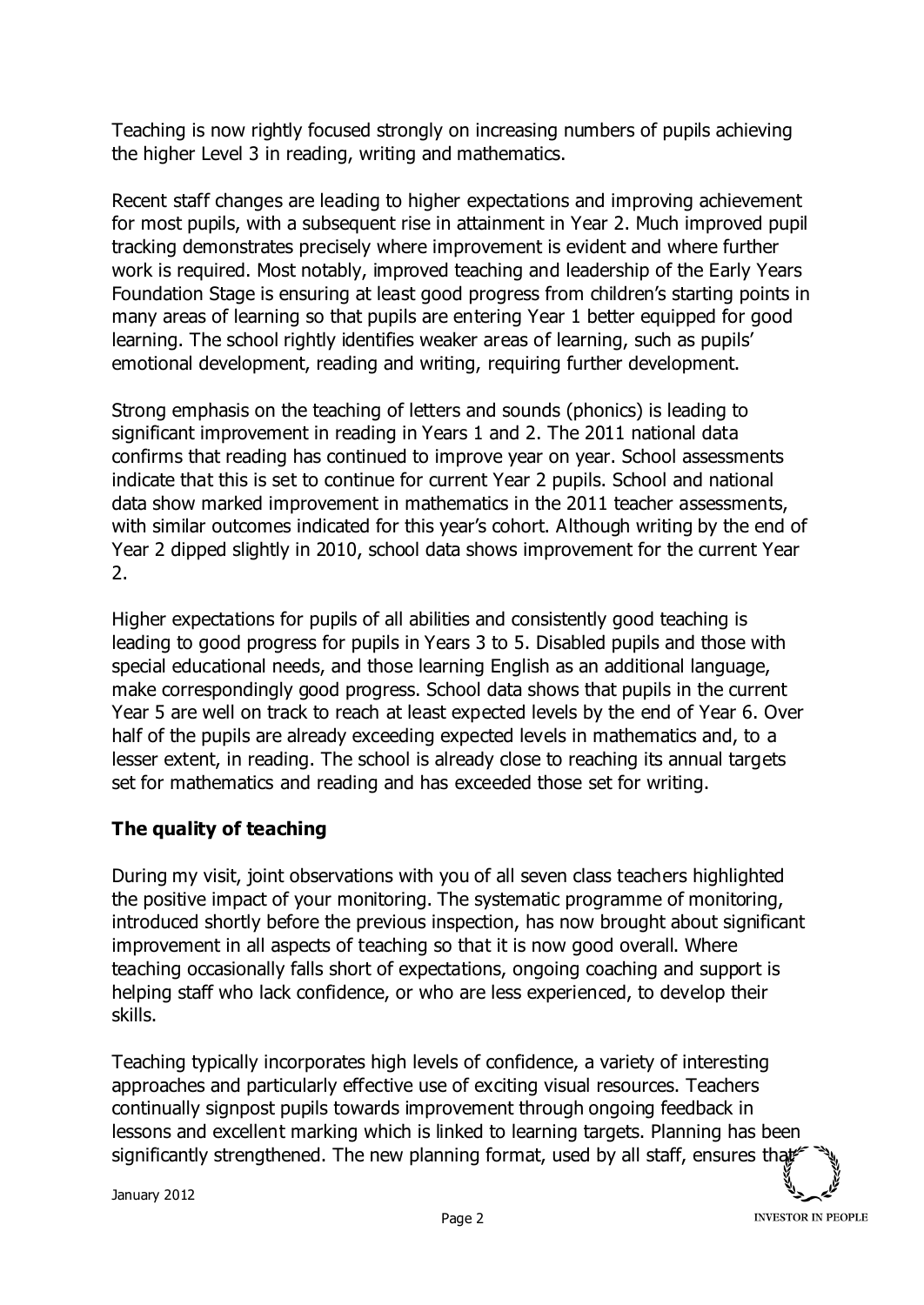learning is flexible and well structured to meet the varying needs of all pupils. A particular strength of planning is the focus on extremely well-focused aims (success criteria). Systematic use of these by all teachers has been instrumental in improving teaching and pupils' progress. Planning clearly shows how the curriculum has improved, particularly in respect of ensuring stronger links with other subjects so that learning is increasingly meaningful to pupils. The good curriculum focuses well on wider aspects of learning for life, including developing pupils' spiritual, moral, social and cultural awareness. Pupils' own interests are increasingly embraced so that boys and girls are suitably engaged and willing to contribute to their good learning. Disabled pupils and those with special educational needs are very well included as are those learning English as an additional language. Effective provision and use of additional adult support ensures good challenge and support so that these pupils achieve well. Lesson observations and discussions with pupils exemplify their enjoyment of learning and their understanding about what they are learning, how well they are performing and precisely what they have to do to improve. Work in pupils' books also demonstrates the positive impact of precise targets for improvement.

#### **Behaviour and safety of pupils**

Behaviour in lessons and around the school is good and much of it is exemplary. This is because of the strong emphasis throughout the curriculum and in lessons on developing pupils' social and moral awareness, the very high expectations of staff and pupils' understanding of these. Discussion with pupils demonstrates their complete confidence that they feel safe in school. They understand well the importance of regular and punctual attendance but adopt a very caring, thoughtful attitude to the many pupils who need to make regular, extended trips to families in their country of origin or those who need to be with their families when fathers return from active service overseas. Pupils demonstrate enthusiasm and positive attitudes to learning because they are highly motivated by the exciting things they do in lessons. Because of the respect shown to them by adults in the school, children from the Reception class upwards are very accepting of difference. The many opportunities for pupils to work in pairs or groups are very effective in helping them to understand how to work collaboratively and listen to the views of others.

#### **The quality of leadership and management of the school**

The good start noted at the previous inspection by the, then, recently appointed headteacher has significantly strengthened leadership at all levels. This, in turn, has strengthened the school's capacity to improve further. The governing body is now well equipped to understand well the strengths and weaknesses of the school, how to receive and interrogate data and how to effectively challenge the school's performance. The senior leadership team is functioning effectively in its role of monitoring performance, and subject leaders are very aware of their leadership roles within their subjects. School leaders now have much higher expectations in respect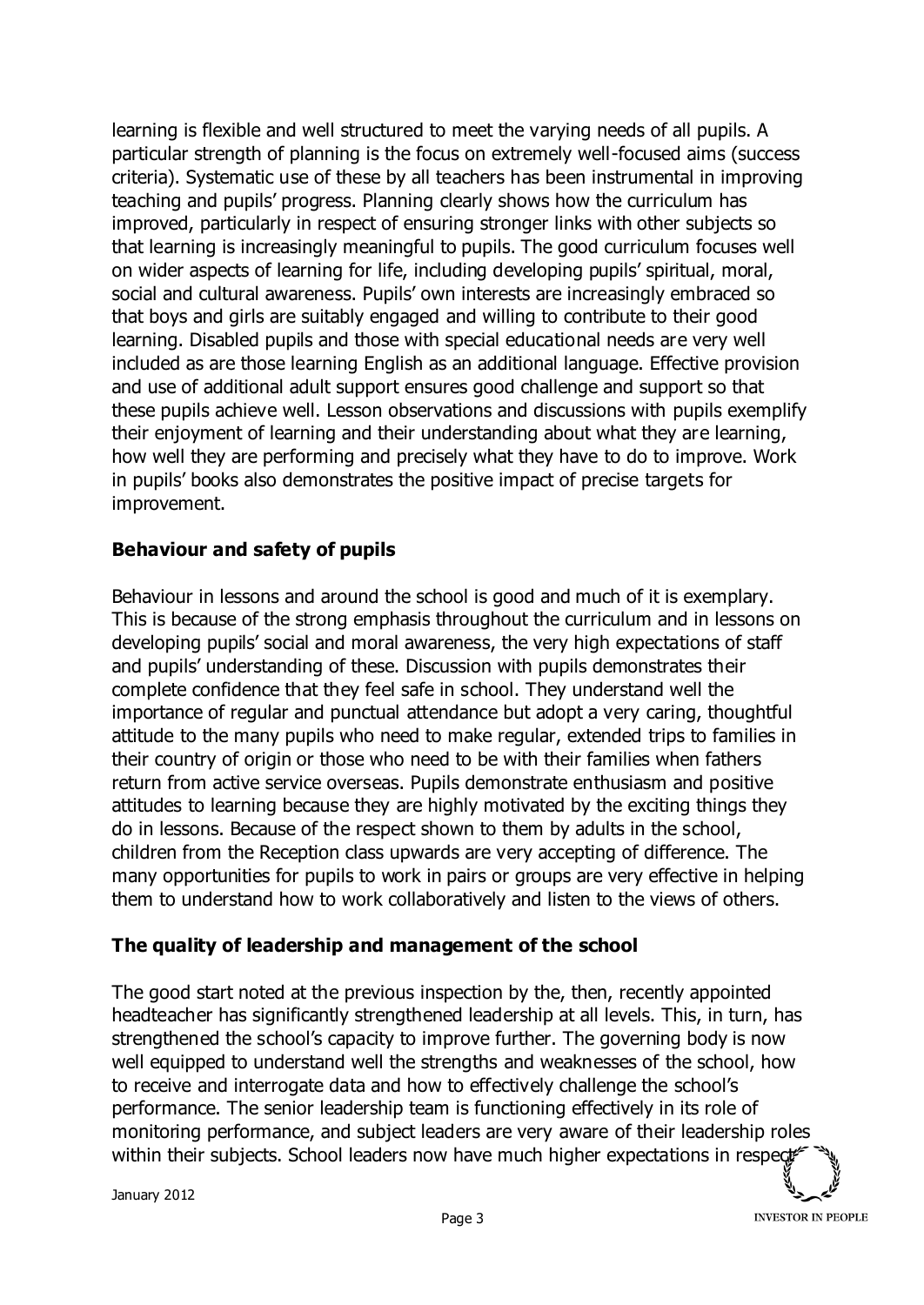of teachers' accountability for pupils achieving their targets, such as through the regular progress meetings introduced at the time of the previous inspection. Much work has been undertaken to develop whole-school and day-to-day assessment systems which are increasingly raising pupils' achievement and attainment. Rigorous analysis of assessment data is providing senior leaders with good information about pupils' progress so that appropriate action can be taken. Information also enables comparisons between the performance of different groups and classes. Nearly all teachers now demonstrate good understanding of the use of assessment data, which they use to set challenging targets for pupils and to measure progress against them.

The governing body ensures statutory arrangements for safeguarding pupils fully meet regulatory requirements. The governing body and senior leaders continue to do much work to improve attendance and punctuality. There has been some good progress in reducing persistent absence as a result of clear action planning, involvement of external agencies, detailed monitoring and ongoing liaison with the parents and carers concerned. In spite of the school's best efforts, initial improvements in overall attendance have not been sustained. This is due to increasing numbers of pupils whose families regularly return to their country of origin. Among all other groups, there has been significant improvement in attendance.

Advice and support from external partners, including partnership schools, is actively sought so as to bring about improvement in pupils' academic, social and emotional development. Senior leaders use increasingly well focused development plans to ensure that self-evaluation is accurate.

I hope that you have found the inspection helpful in promoting improvement in your school. This letter will be posted on the Ofsted website.

Yours sincerely

Nichola Perry **Additional Inspector**